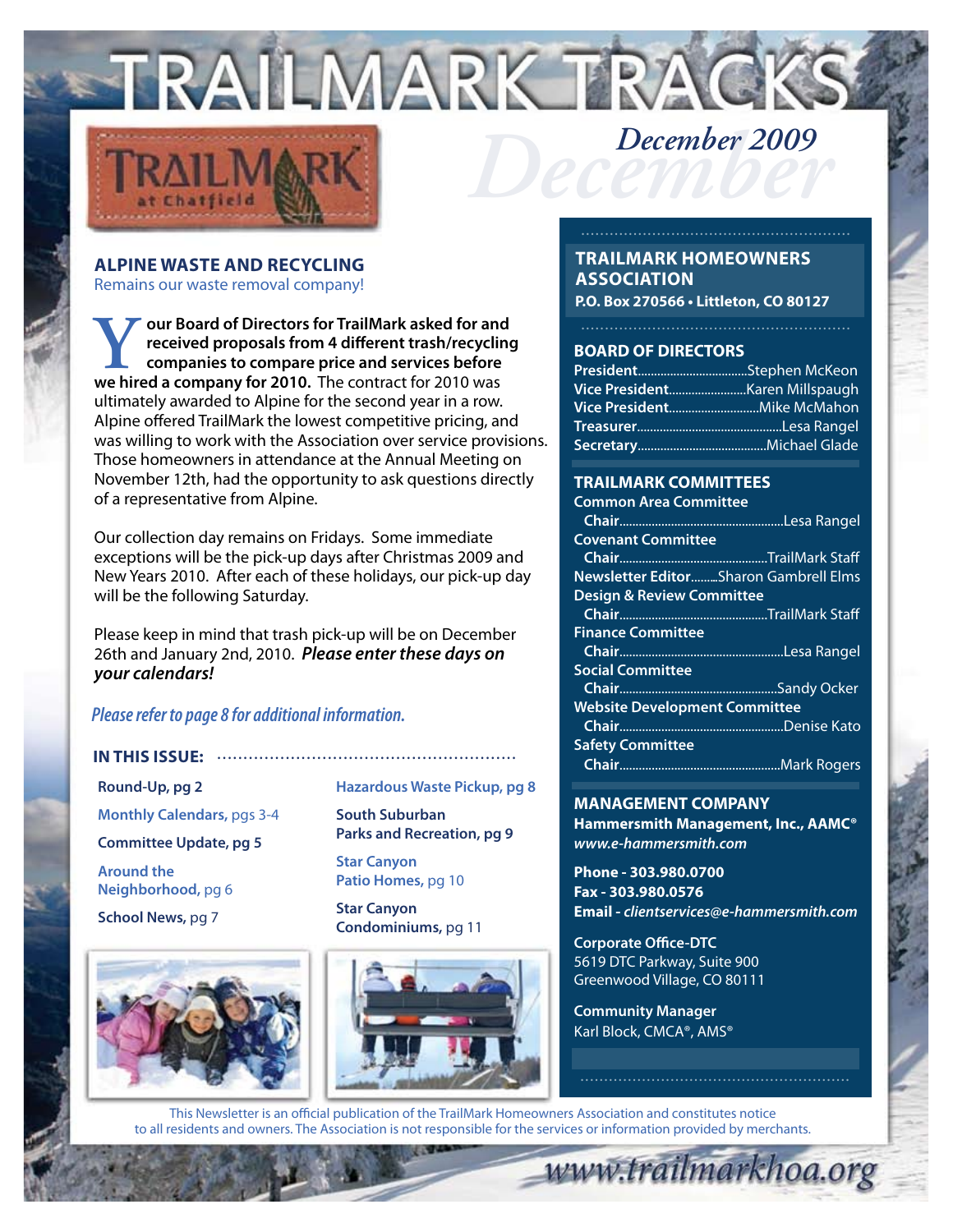## **Round–Up**

A Word from your TrailMark HOA Board:

**The Annual Meeting of the TrailMark Homeowners Association was held on Thursday, November 12th, 2009.**  The current Board consisting of Michael Glade, Sharon Gambrell Elms, Mike McMahon and Karen Millspaugh were present to conduct the meeting. Karl Block, our new Community Manager from Hammersmith, Management, Inc. was in attendance to certify the quorum and to explain the 2010 Homeowner's Association Budget. **Of important note to our neighbors was that the 2010 budget continues homeowner fees at the same rate, of \$96 per quarter.** Karl Block and the Board entertained questions from those attending the meeting regarding the budget, which was then ratified.

When the majority of homeowner had been checked in we were still 2 votes shy of having a quorum therefore we would especially like to thank our two "go to gals", Gabrielle Handley and Nicole Steranka for being willing to go knock on doors. We must have a quorum of homeowners (10% of 800 homes) to be able to conduct official business. This is just a reminder for the future – if you do not plan to attend the Annual Meeting **– Please remember to send in your proxy!**

Two members of the present Homeowner's Association Board, Stephen McKeon and Michael Glade, will be stepping down at the end of December of 2009. So an election for two new members was conducted. We are pleased to announce that Doug Filter and Wayne Lupton were chosen by the community to represent the Association for the next two years.

The meeting was then turned over to the TrailMark Metropolitan District Board to present their budget. Metropolitan District Board members in attendance were Tim Strunk, Bob Chavez, Sherm Steed and Karen Millspaugh. Joel Meggers, of CRS Management, presented the proposed 2010 Budget. TrailMark neighbors asked questions and presented ideas for the TMMD Board to consider. A revised budget was to be presented at the regular meeting

 $\overline{c}$ 

 of the TMMD on November 17th, 2009. The Metro District must certify the mill levy to the

## **ITEMS TO BE ADDRESSED BY THE BOARD IN 2010** ................................................

- **planned update to the Reserve Study**
- **obtaining an accurate mapping of the TrailMark community**
- **writing and adopting charters for the various committees**
- **establishing greater communication between the Association and the Metropolitan District** ................................................

## **Happy Holidays!**

state of Colorado on December 15th. So the TMMD Board is taking input from the community that will be used in this determination.

The meeting then reverted back to the Homeowner's Association for the regular business agenda. Discussion was held to help the newly elected members understand their roles on the Board and to discuss new and old business. Sharon Gambrell Elms had announced that she would be resigning as of the meeting and Lesa Rangel was appointed by the sitting Board to fill out the final year of Sharon's term (until December 2010).

Some of the items to be addressed by the Board in 2010 will be the planned update to the Reserve Study; obtaining an accurate mapping of the TrailMark community (which, if you are not aware, includes South Suburban Parks and Recreation, the Metropolitan District, and Association responsibilities); writing and adopting charters for the various committees; and establishing greater communication between the Association and the Metropolitan District.

The meeting was adjourned at 9:30 pm.

Respectfully submitted,

Karen Millspaugh

Karen Millspaugh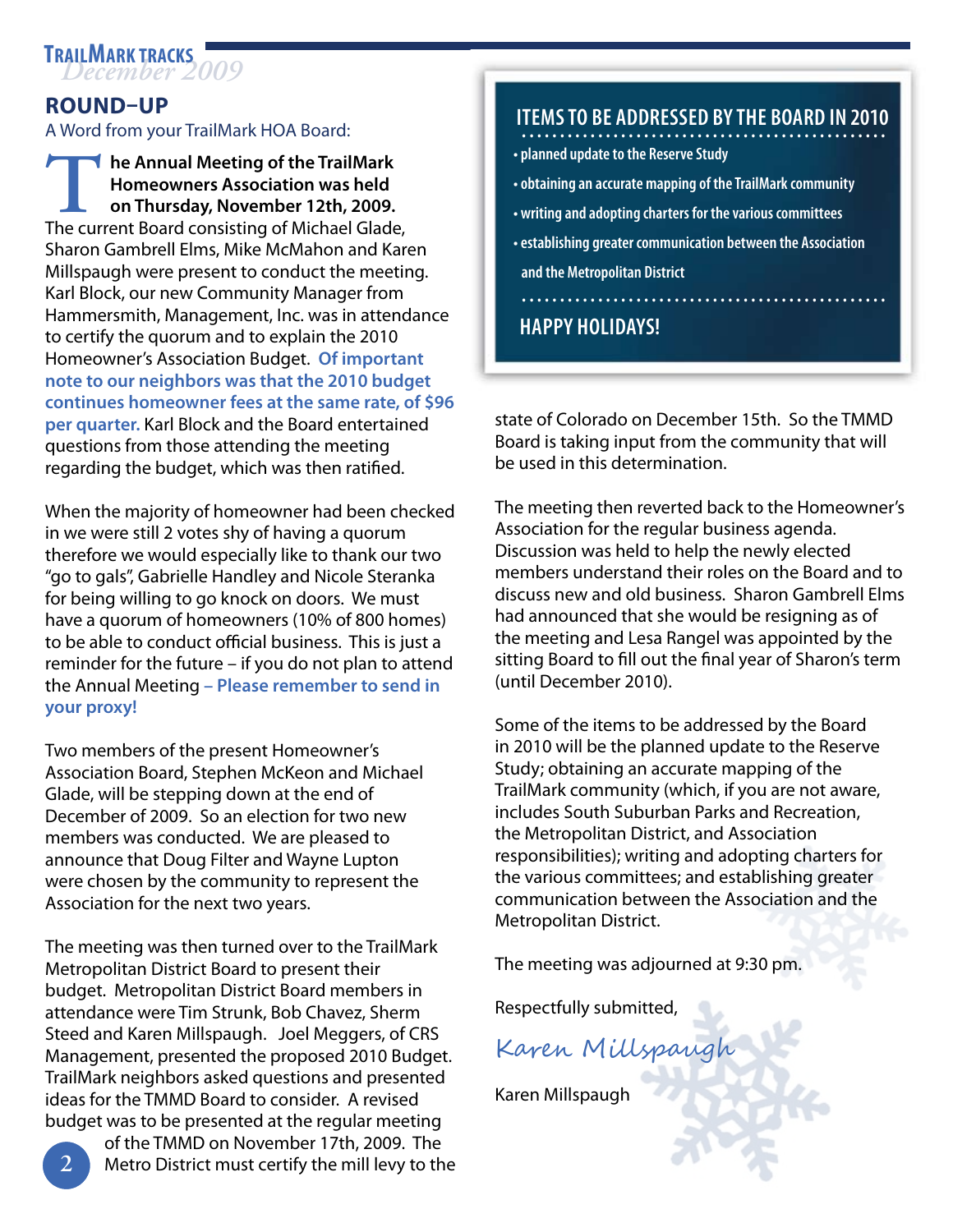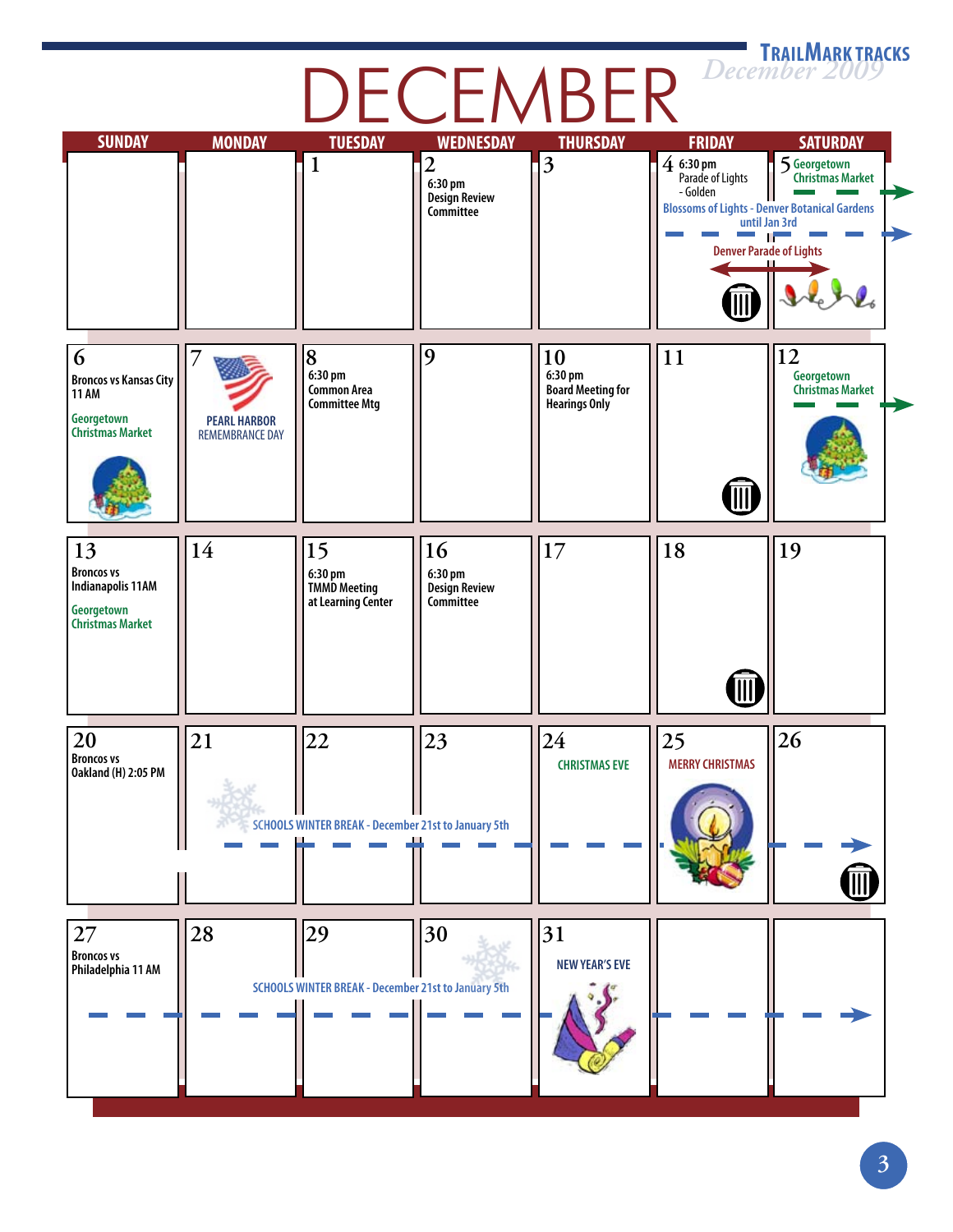# **ANUARY**<br>TUESDAY WEDNESDAY THURSDAY

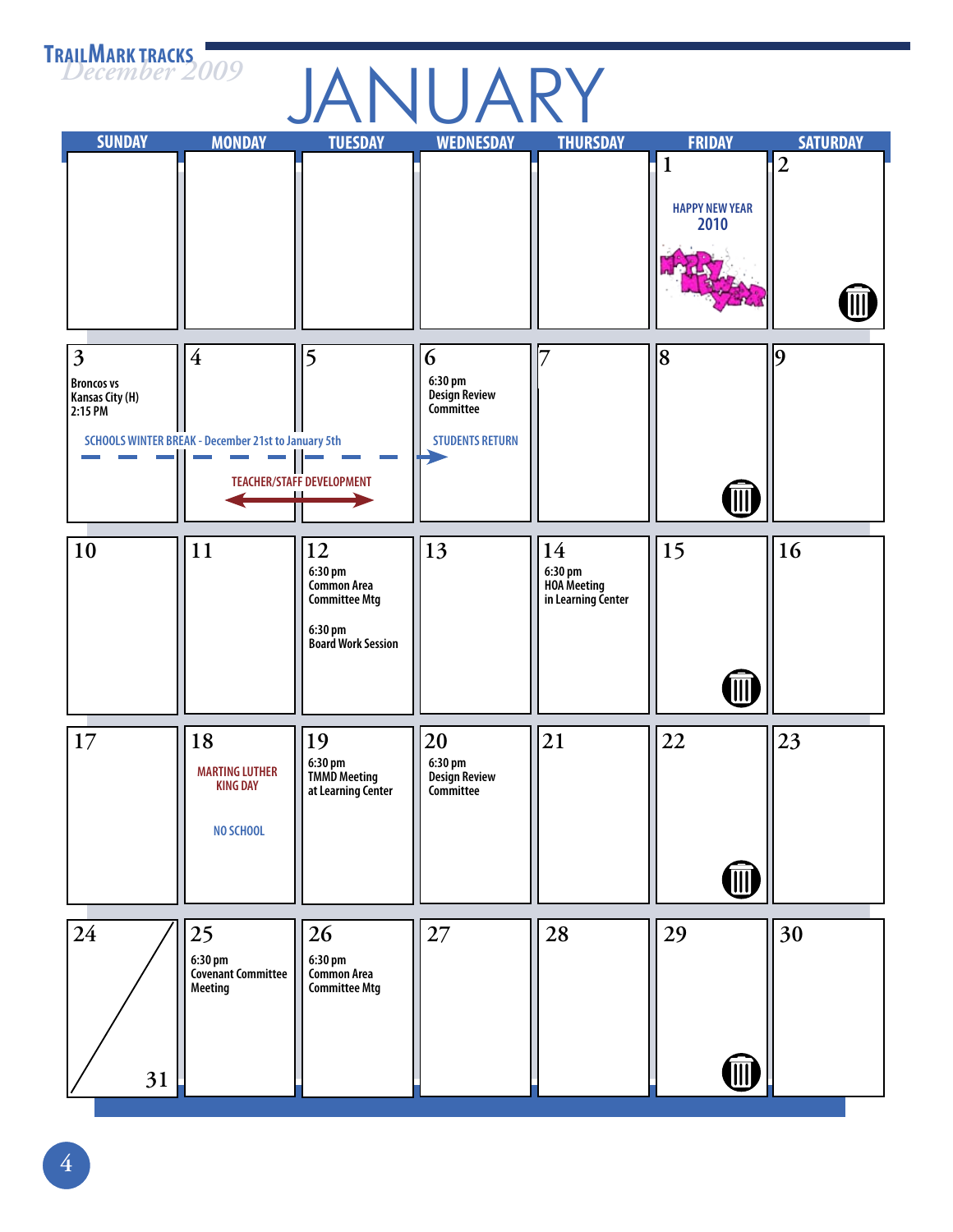

### **Chr istmas Decorations**

No they weren't elves…….it was members of the Common Area Committee (CAC) putting up the wreaths for Christmas on November 28th. It was also the first night we turned on the tree lights. We hope you enjoy the temporary decorations that help us through the long winter nights.

### **Tree Donations**

We have had a few tree donations in the past from residents who have too many trees, or have trees too large to fit in your yard. If you would like to donate a tree please contact the CAC on the website www.trailmarkhoa. org (click on CAC) and we will have someone come out to see if it can be transplanted to the open space.

## **COMMON AREA COMMITTEE UPDATE**

#### **Rain Sensors**

If you remember the rainy days this summer, you will be happy to know that we have installed rain sensors on the sprinkling systems to avoid watering during a downpour. This not only saves precious water, but really helps on the water bill as well. .........................................................

#### **Tra il Improvement**

Our friends at South Suburban took our suggestion and carved out a nice trail from the south side of Fairview Reservoir #1 to the gates opening up to Hildebrand Ranch. **I think you should join me in thanking South Suburban Parks and Recreation District for a great job on maintaining and improving our Trailmark Trail System. Send them a thank you email at www. SSPRD.org**

#### **Horseshoes and more**

.........................................................

The shelter and horseshoe pit area have been completed on the SW corner of the property. It looks terrific (see below), and provides a good venue to get together and play some horseshoes. It is also a convenient shelter from a sudden hail storm or from the beating sun in the summertime.

**Look for additional small projects in the new year that keep Trailmark a unique place to live and enjoy the open space and our excellent trail system.** 



 *Thank You South Suburban Parks and Recreation District for a great job on maintaining and improving our Trailmark Trail System.*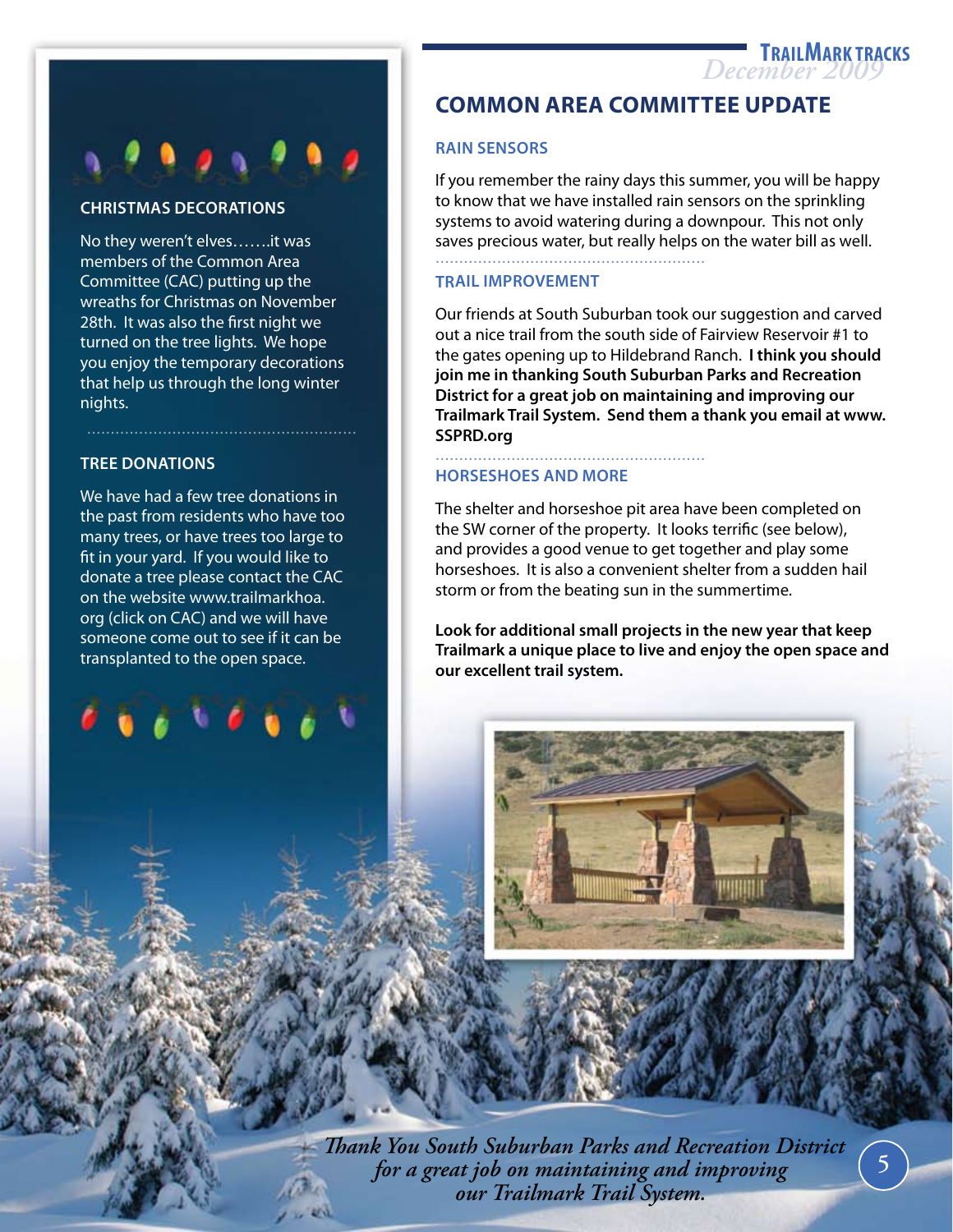## **Around the Neighborhood**

## **Meet Your New Treasurer**

**MA** y name is Lesa Rangel and I'm pleased to<br>
TrailMark since 2003 and in the southwest<br>
Littleton area since 1989. During this time, I've volunteered be your new board member. I have lived in **TrailMark since 2003 and in the southwest** for the TrailMark HOA Common Area Committee for 5 years;serving as its chair for the last 4. It has been fun to watch the CAC grow into a solid core of 9 homeowners dedicated to helping keep the open areas of TrailMark looking great! While on the CAC, I have participated in many TrailMark HOA board meetings, TMMD board meetings and South Suburban/City of Littleton meetings. I have met a lot of wonderful neighbors through the HOA and have learned a lot about the entities that have a hand in administering TrailMark.

I am a Certified Public Accountant and have been practicing in Colorado for 18 years. With the recent resignation of Sharon Gambrell-Elms, who was treasurer of the HOA, I was invited by the HOA to serve out the term of her position until the end of 2010. I accepted. Taking this on I will also be the chair (and sole member) of the Finance Committee. I will be on the lookout for new recruits!

I pledge to be a good custodian of the finances of the HOA by being fiscally responsible and encouraging transparency of financial information. I also hope to promote policies in the HOA that encourages community involvement and good communication to the residents.

On a personal note, TrailMark is an awesome place to live. I moved to TrailMark because of its strategic location near the many trails and parks in the area. I enjoy the outdoors as much as I can, usually bicycling, hiking, skiing or snow shoeing.

## **ANEIC A Neighborhood Question:**

**"Why didn't we have the Corn Maze as a Social Event this year?"**

## **Answer :**

ANS<sup>V</sup><br>With<br>decir **With the Social Budget reduced for 2009, it was decided to use the social budget money for other socials, i.e. the Summer Concerts and other smaller events. The Corn Maze is a VERY expensive activity, plus TrailMark lost its damage deposit of \$500, two years in a row – due to damage caused by participants.** 

**The Social Committee will look at their budget and decide which community events will be sponsored in 2010. If you are interested, and would like to be part of that planning process, please contact Social@ trailmarkhoa.org.**

## **An open invitation to all TrailMark Community Members!**

**Please come join the Community Center Design Forum at 6:30pm, December 10th, 2009 at the TrailMark Day Care Center.** 

## **The design team is eager for your input!**

Learn about the process and progress as well as the next steps for the design. Let us know how you would like to use TrailMark's first community building! For status updates, future meeting dates and architect's progress designs, please visit the TrailMark Metropolitan District web site at www.tmmd.org.

> Thank You, Dennis Rodriguez, AlA 303.358.9056 c • dvarch@comcast.net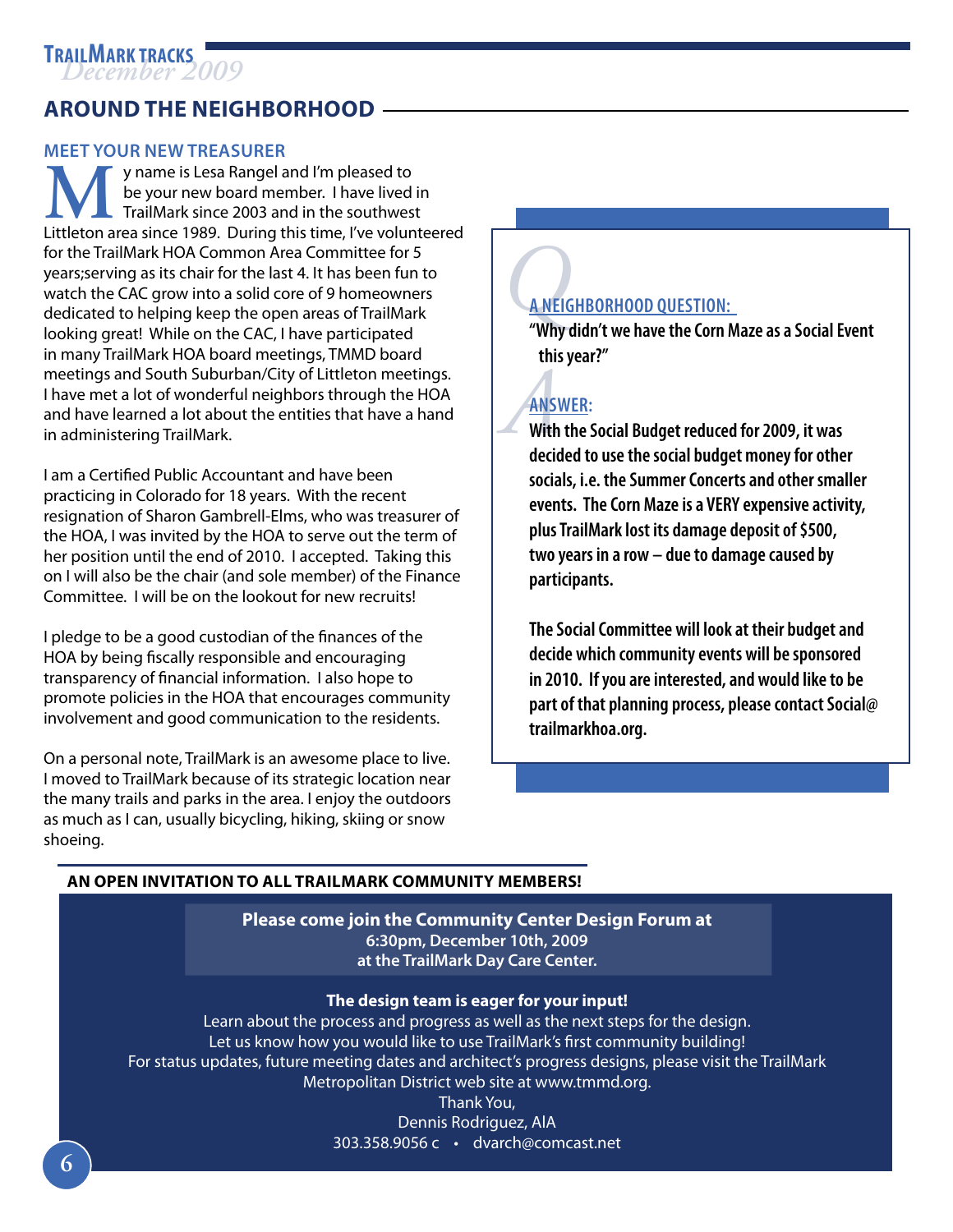**December** 2

## **SCHOOL NEW** *School News*

**Chatfield High School** *http://jeffcoweb.jeffco.k12.co.us/high/chatfield/* **303-982-3670**

**December 17, 18 – Final Exams (half days) December 21 - January 5 – Winter Break for Students January 4-5 – Staff Development – NO SCHOOL January 6 – Semester 2 Classes Begin January 18 – Martin Luther King Day - NO SCHOOL February 10 – Parent Teacher Conferences, 3:30 to 8:00 pm February 12 – Staff Development - NO SCHOOL February 15 – Presidents' Day - NO SCHOOL**

**FALCON BLUFFS MIDDLE SCHOOL** *http://jeffcoweb.jeffco.k12.co.us/middle/falconbluffs/* **303-982-9900**

**December 21 - January 5 – Winter Break for Students January 4-5 – Staff Development – NO SCHOOL January 6 – Semester 2 Classes Begin January 18 – Martin Luther King Day - NO SCHOOL February 1-5 – 6th Grade to Outdoor Lab February 12 – Staff Development- NO SCHOOL February 15 – Presidents' Day - NO SCHOOL**

## **Shaffer Elementary School**

**http://sc.jeffco.k12.co.us/education/school/school.php?sectionid=242 303-982-3901**

**December 21 - January 5 – Winter Break for Students January 4-5 – Staff Development – NO SCHOOL January 6 – Semester 2 Classes Begin January 18 – Martin Luther King Day - NO SCHOOL January 19 – Kindergarten Registration for the 2010-2011 School Year PTA/Accountability Meeting February 12 – Staff Development - NO SCHOOL February 15 – Presidents' Day - NO SCHOOL**

## **Community Information** .........................................................

*Denver Botanic Gardens at Chatfield* **http://www.botanicgardens.org/content/ our-gardens-chatfield-location 303.973.3705**

## **Trail of Lights Opens Wednesday, December 4,2009**

**Open Wednesday through Sunday evenings, 5:30-10:00 PM (Last tickets sold at 9:30 PM) Admission: \$9 Adults \$7 Adult Member, Student, Senior (65+) \$6 Child \$4 Child Member Group of 1O or more: \$7 per person (no advance reservation necessary) -- please arrive as an entire group to purchase tickets.**

.........................................................



*Winter Break* **DECEMBER 21 - JANUARY 5 NO SCHOOL**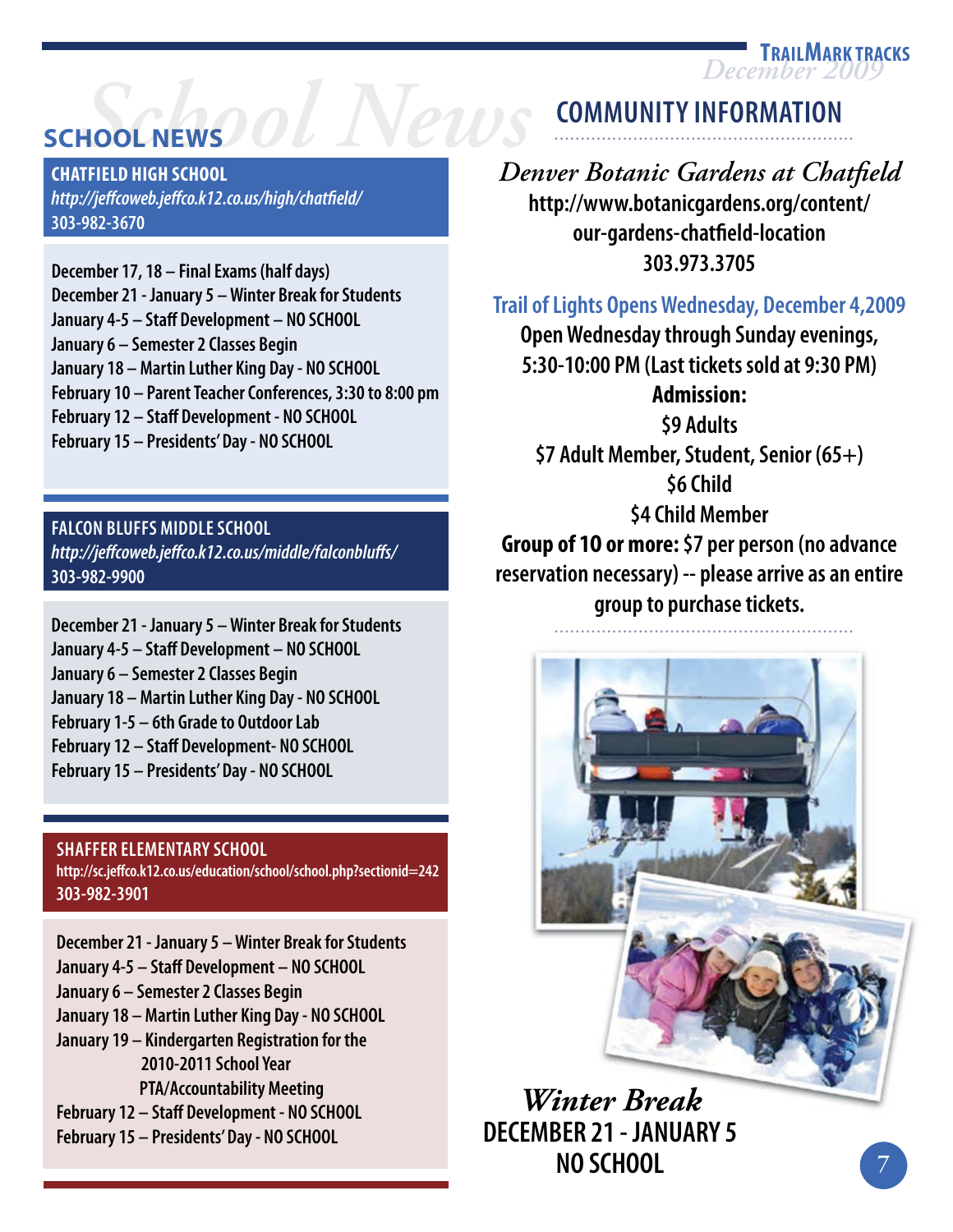

ð

## **Hazardous Waste PICKUP**

| <b>CITY/COUNTY</b>                                                                                                                                                                                                                  | <b>DATE/LOCATION</b>                                                                                            | <b>CONTACT</b>                                                                                                                                                                                                                                                                                          | <b>COMMENTS</b>                                                                                                                                                                                                                                                                                                                                                                                      |
|-------------------------------------------------------------------------------------------------------------------------------------------------------------------------------------------------------------------------------------|-----------------------------------------------------------------------------------------------------------------|---------------------------------------------------------------------------------------------------------------------------------------------------------------------------------------------------------------------------------------------------------------------------------------------------------|------------------------------------------------------------------------------------------------------------------------------------------------------------------------------------------------------------------------------------------------------------------------------------------------------------------------------------------------------------------------------------------------------|
| Littleton, City of                                                                                                                                                                                                                  | Sept 12 & 19, 2009                                                                                              | 303-795-3834                                                                                                                                                                                                                                                                                            | 8 am - 2 pm. \$20 co-pay.                                                                                                                                                                                                                                                                                                                                                                            |
| Open to City of<br><b>Englewood and City</b><br>of Littleton residents<br>only. Proof of residency<br>required.                                                                                                                     | <b>Englewood Service Center</b><br>2800 S. Platte River Dr.<br>Englewood, Arapahoe,<br>Colorado 80110           |                                                                                                                                                                                                                                                                                                         | Will take antifreeze, automotive batteries,<br>flammable liquids, gasoline, kerosene, small<br>mercury-containing devices, garden/lawn<br>chemicals, used oil, oil-based paint (no latex),<br>and propane tanks.                                                                                                                                                                                     |
|                                                                                                                                                                                                                                     |                                                                                                                 |                                                                                                                                                                                                                                                                                                         | Will not accept business or commercial wastes<br>or latex paint.<br>For more information: City of Littleton                                                                                                                                                                                                                                                                                          |
| <b>Jefferson County</b><br>Open to residents of<br>unincorporated Jefferson<br>County and the cities<br>of Arvada, Edgewater,<br>Lakewood, Wheat<br>Ridge and Golden, and<br>the towns of Lakeside,<br><b>Morrison and Mountain</b> | Permanent,<br>Rooney Road<br><b>Recycling Center</b><br>151 Rooney Rd Golden,<br>Colorado                       | 303-316-6262                                                                                                                                                                                                                                                                                            | Wednesday and Saturday by appointment<br>only. \$20 fee for dropoff, \$30 fee for curbside<br>pickup. Up to 75 pounds of chemicals per<br>appointment; batteries (limit of 5), tires, motor<br>oil, lamps (up to 5), and up to 10 one-gallon<br>cans of latex paint do not count towards the<br>75 pounds.<br>Will take antifreeze, bathroom cleaners,<br>car cleaners/waxes, cell phones, cleaners, |
| View, only.<br>CESQG program available<br><b>PICKUP CHARGES FOR COMMON EXTRA ITEMS</b>                                                                                                                                              |                                                                                                                 |                                                                                                                                                                                                                                                                                                         | computers, televisions, copiers, degreasers,<br>deodorizers, drain cleaners, electronics,<br>expired medications, flea powder, floor<br>cleaner/waxes, furniture polish, insecticides,<br>fertilizers, pesticides, lacquers, laundry<br>products, mercury and mercury-containing<br>devices, moth balls, oven cleaners, paints,                                                                      |
| Item<br><b>Sectional Sofa</b><br>Couch<br><b>Hot Water Heater</b>                                                                                                                                                                   | Price<br>\$20<br>\$15<br>\$15                                                                                   | WASTE & RECYCLING                                                                                                                                                                                                                                                                                       | paint thinner, petroleum products, photo<br>chemicals, rug cleaners, rust removers, silver<br>cleaners, spot removers, toilet bowl cleaner,<br>used oil and filters, tires, window cleaners, and<br>wood preservatives.                                                                                                                                                                              |
| <b>Stove</b><br><b>Washer or Dryer</b><br><b>Desk</b><br><b>Large Chest of Drawers</b><br>Large Chair/Recliner<br><b>Dresser</b>                                                                                                    | \$15<br>\$15<br>\$15<br>*Loose trash on the ground will<br>\$15<br>\$10<br>\$10                                 | be picked up on a complimentary<br>basis in amounts less than one cubic                                                                                                                                                                                                                                 | Will not accept ammunition, biological<br>waste, compressed gas cylinders, explosives,<br>fireworks, radioactive material, or recyclable<br>materials like aluminum, cardboard, glass,<br>mixed paper, plastic or steel.                                                                                                                                                                             |
| <b>Large Console TV</b><br><b>Entertainment Center</b><br><b>Mattress</b><br><b>Box Spring</b><br><b>Dishwasher</b><br><b>Table</b><br>Door                                                                                         | \$10<br>\$10<br>\$10<br>\$10<br>\$10<br>\$10<br>\$10                                                            | yard. Special pickups of dumpsters<br>may be performed at the customer's<br>request. Alpine charges the extra<br>yardage rate times the cubic yardage<br>of the dumpster as the special pickup<br>charge. For example, Alpine would<br>charge \$21.00 for a special pickup of<br>a three-yard dumpster. | Slash Pile - any resident of the state can<br>bring in tree branches/limbs for disposal (not<br>construction debris or lumber). Open 10 am<br>- 3 pm Thursday through Sunday; pricing tier<br>depending on whether bed-high or cab-high,<br>measurements taken for larger trailers and<br>trucks.                                                                                                    |
| <b>Toilet</b><br><b>Small Chair</b><br>T.V.<br><b>Extra Yardage on Ground</b>                                                                                                                                                       | \$10<br>\$5<br>\$5<br>\$7 per cubic yard*                                                                       |                                                                                                                                                                                                                                                                                                         | Jeffco Hazmart - chemical reuse program open<br>to the public at no cost.<br>For more information:                                                                                                                                                                                                                                                                                                   |
|                                                                                                                                                                                                                                     | Effective July 1, 2007, Colorado state environmental laws prohibit us<br>from accepting any tires for disposal. |                                                                                                                                                                                                                                                                                                         | Rooney Road Recycling Center                                                                                                                                                                                                                                                                                                                                                                         |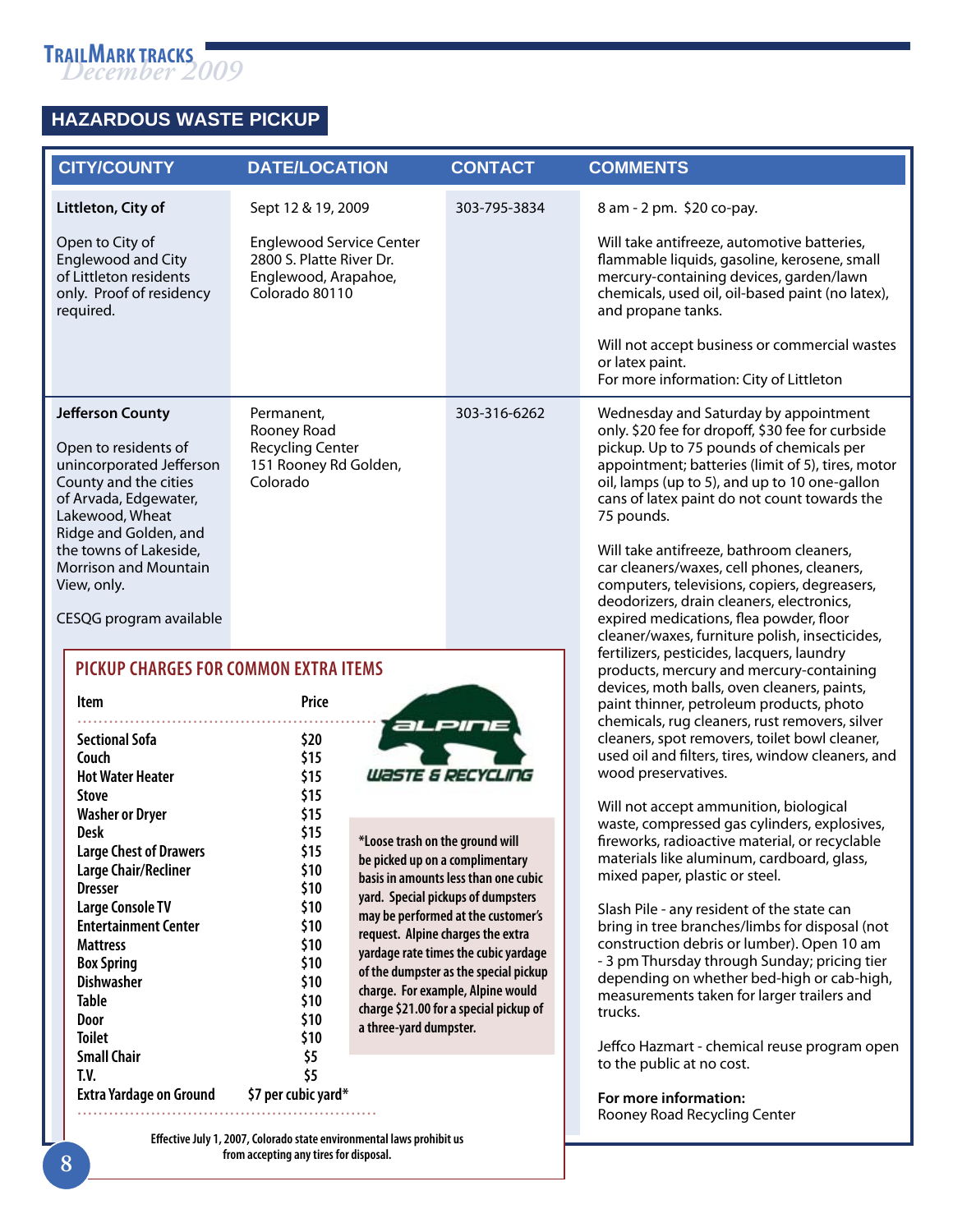

## **South suburban parks and recreation**

## **Fitness Resolution Assistance Tops South Surburban's Gift List**

**Did you resolve to become more fit in 2010?** Have you been hesitant to use the elaborate strength-building and cardiovascular fitness-enhancing equipment at your local recreation center? If so, South Surburban has the help you need. In January, three of South Surburban's recreation centers: Buck, 2004 W. Powers Ave., Goodson, 6315 S. University Blvd., and Lone Tree, 10249 Ridgegate Circle, will be offering FREE orientations on state-ofthe-art fitness equipment. At various times from January 4-28, professional, experienced staff will be instructing small groups of individuals on equipment use. Class sizes are limited to increase individual attention, preregistration is required at www.sspr.org or 303.347.5999 for these one hour and fifteen minute daytime and evening sessions.

For an inside look at your fitness, comprehensive blood screenings conducted by staff from the University of Colorado Hospital will take place from 7 to 9:30 am at the following recreation centers. Make a reservation for a blood screening at the phone numbers listed below:

Lone Tree, 10249 Ridgegate Cir., 303.730.4610, Tuesday, January 19 Goodson, 6315 S. University Blvd., 303.483.7082, Wednesday, January 20 Buck, 2004 W. Powers Ave., 303.708.3514, Thursday, January 21 Family Sports Center, 6901 S. Peoria, 303.708.9500, Friday, January 22

..........................................................................................

**South Surburban wellness activities visit** *www.sspr.org.***<br>
South Surburban wellness activities visit** *www.sspr.org.* This high quality, laboratory screening with rapid turnaround of results consists of 30 tests, including a lipid profile. Test results will be sent directly to your home. Participants must be at least 18 years old and 12 hours of fasting are recommended before blood is drawn. Fee is \$40 per person. **Supplemental tests can be requested for an additional cost. For other** 

## **Recycle in the Christmas Spirit**

**Your Christmas tree can serve another useful purpose as mulch for trees and shrubs in your backyard and neighborhood.** South Suburban Parks and Recreation will recycle Christmas trees from December 26 through January 10. Residents can dispose of Christmas trees at the Willow Spring Service Center, 7100 South Holly Street, Centennial. Trees will also be accepted at Cornerstone Park parking area, enter from Windermere Street south of Belleview Avenue in Littleton. All lights, ornaments, garland, tinsel and stands must first be removed. Flocked trees, leaves, branches or other refuse will not be accepted at the recycling sites.



 During the recycling effort, trees will be mulched and free mulch will be available shortly after the recycling process begins. Residents can obtain mulch Monday through Friday, from 7 a.m. until 3:30 p.m. at each of the two sites. **Call the South Suburban Administrative office at 303.798.5131 for more information.**

### **South Surburban Offers Diet Know-How at Free Lectures**

Did you overindulge during the holiday season? South Surburban Parks and Recreation has assistance to get you back on track with a more healthy diet in 2010. Professional nutritionist, Mary Schreiner, will provide knowledgeable guidance and consultation in three informative FREE sessions. Gain insight regarding ways you can improve your diet and your health. One session is repeated for the public's convenience and all sessions take place at Goodson Recreation Center, 6315 S. University Blvd., in Centennial.

**Monday, January 18, 10:30 am:** Just Tell Me What to Eat

**Saturday, January 23, 10 am:** Comparing Diets

**Wednesday, January 27, 6 pm:** Just Tell Me What to Eat

South Suburban Parks and Recreation is dedicated to finding economical solutions to meeting the wide variety of wellness needs of families and individuals in the south metro area. Watch for other free and low cost health and wellness activities at *www.sspr.org.*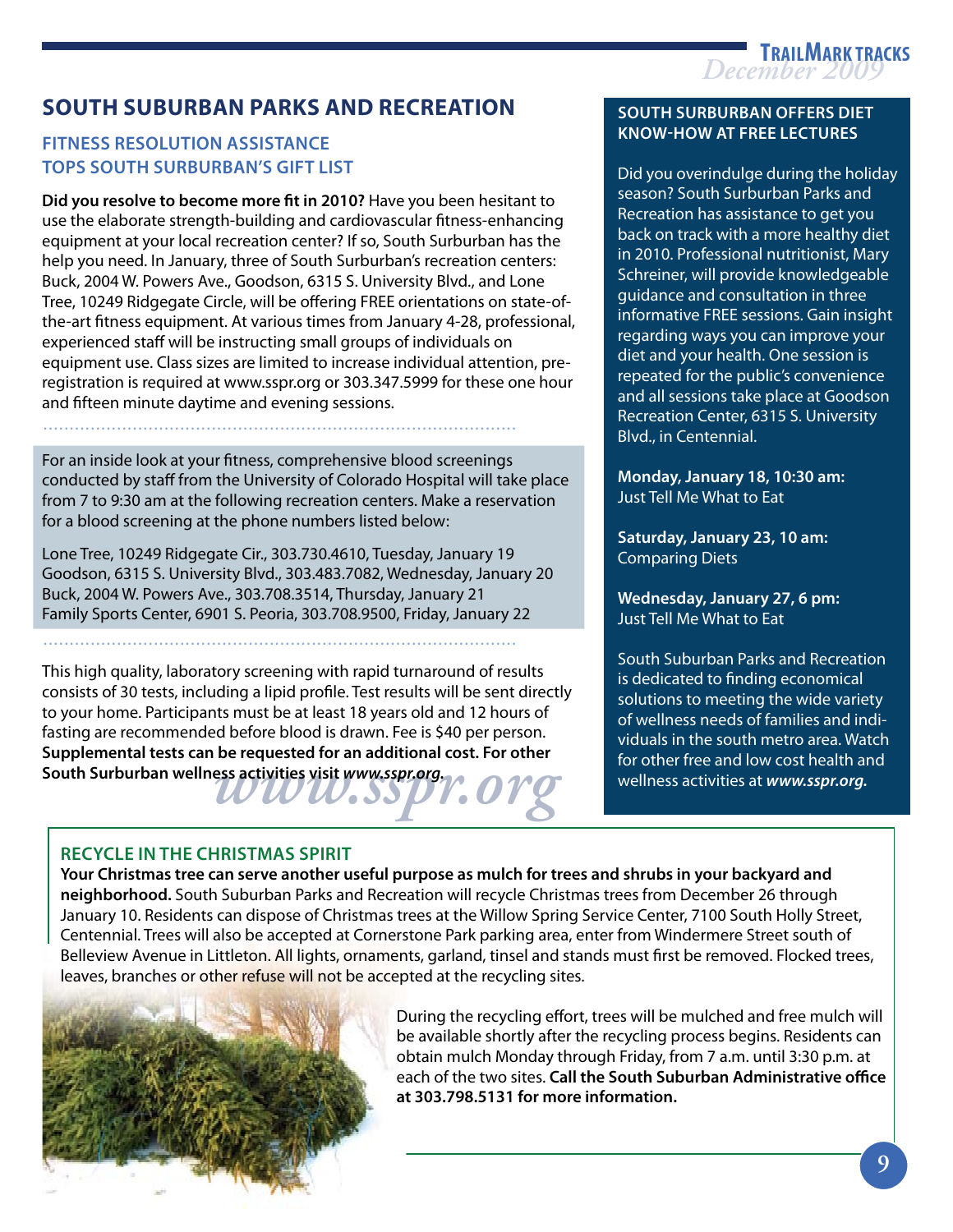## **Star Canyon Patio Homes**

### **Board Banter**

## **Annual Meeting**

Jeff Pugh led his final HOA meeting as its president on November 11th. Thanks to Jeff for his hard work over the past three years. He is largely responsible for controlling our expenses and eliminating any need for a dues increase. Please welcome Harry Brunett who was elected to take Jeff's place. Becki Vigil has agreed to join the Design Review Committee replacing Mary Ann Gehan. Our gratitude goes out to Mary Ann for her tireless work on the DRC.

## **Future Projects**

During 2010 the board will investigate the feasibility of adding water saving sprinkler controllers to our irrigation system. Additionally, look for a continuation of the exterior painting of our homes (15); selective shrub, tree and window well replacement; and a joint project with the condos to spruce up the fountain area (volunteers needed).

## **Vendors**

Our primary vendors for 2010 will be: Schultz Industries, Inc. (snow removal), Integrity Painting (exterior home painting), and Environmental Designs, Inc. (grass, shrubs & trees).

### **Joy Carlson** *jcarlson1347@comcast.net*

### .........................................................

## **If you need information about Star Canyon, you need to contact the HOA.**  Send an email to: Milagros Matos, *MMatos@associacolorado.com.* You can also reach Milagros at: 303.232.9200. You may also cc it to:

*jeff.pugh@hispanic-contractors.org* (Jeff),

*louzier@hotmail.com* (Lou), or *jobsrus@qwestoffice.net* (Jerry).

#### **Our Community website is:** *www.associacolorado.com.*  Click on "Community Websites" & choose Star Canyon. You

must set up your account. Your street number is your User Name to register. .........................................................

## **HAPPY HOLIDAYS TRAILMARK!**

## **Trailmark Trivia: 33% of men and 31 % of women say they have done this in the last 24 hours**

**See answer below.**

## **SOCIAL HAPPENINGS:**

**The Lunch Bunch:** The December lunch will be December 17 at the Briarwood in Golden at 2:00 pm. The cost is \$20.00. Contact Peggy Fitzgerald to RSVP.

**The Star Canyon Book Club:** We have no meeting in December as we combine it with The Lunch Bunch. The next meeting is January 12 when we will discuss Outlander by Diana Gabaldon. Meetings start at 10:00.

**Bunko (or Zilch/Farkel)** is the first Tuesday of each month at 6:45 p.m.

**Mahjongg** is on hold until January. We will meet the third Tuesday at 12:30 pm.

**Movie Club:** This club does not have a regular "outing" day. If there is a movie you would like to see with a group contact Joan Flenner or Karen Milspaugh.

### *For any information on these events, contact me, Joy, at jcarlson1347*@comcast.net

**Men's Breakfast** is the 2nd Tuesday morning of each month when the gals are having book club. *Bernie Gehan is the contact person.*

> **Trivia answer: Taken a nap!**

**(trivia courtesy of The Mindbender, Dom Testa, Mix 100)**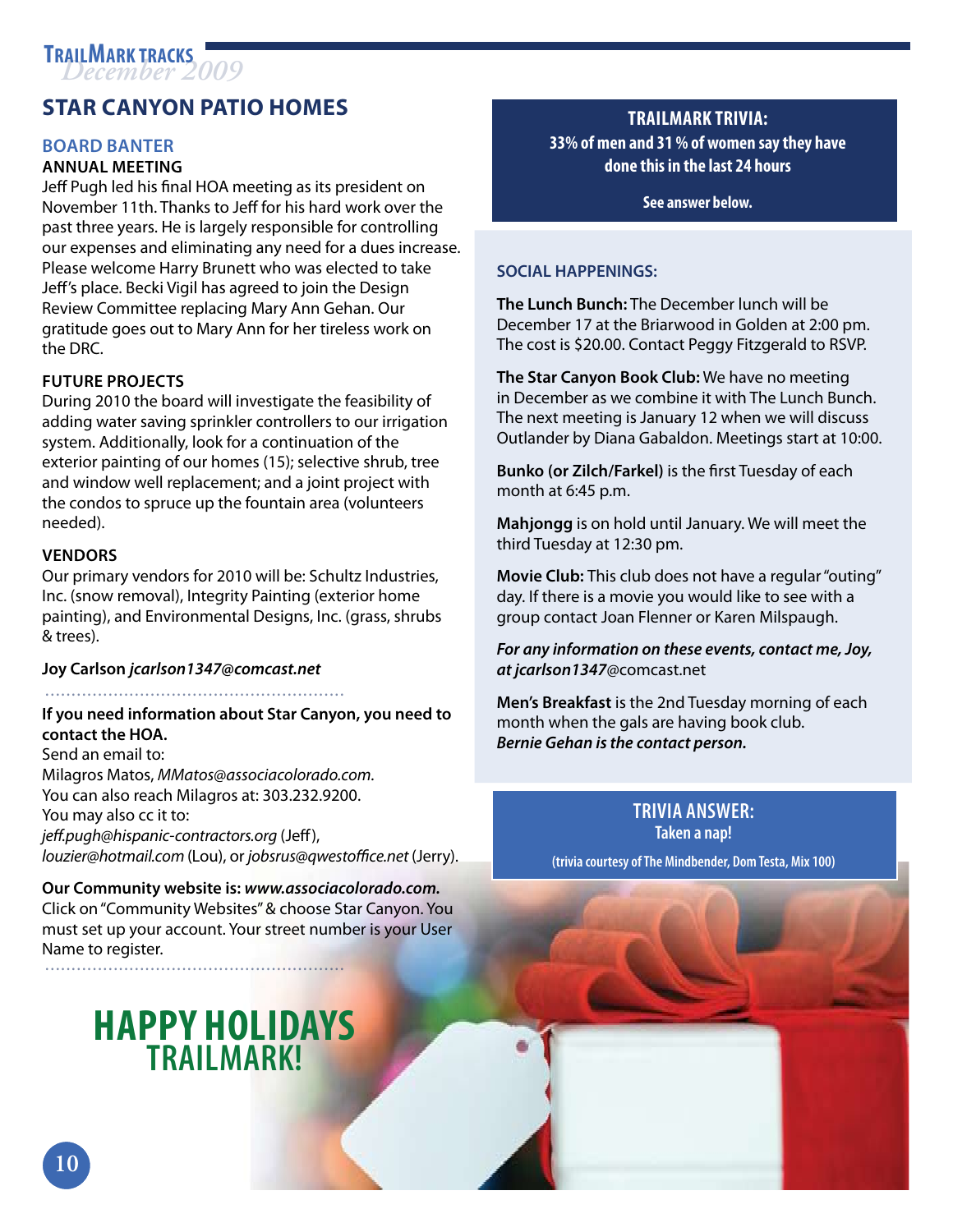

## **NEWS FROM THE STAR CANYON CONDOMINIUMS**

## **From the Board**

Please mark **Thursday, February 4, 2010**, on your calendars, as that is the date of our Annual Meeting. The meeting will be held at the TrailMark Learning Center, 9743 S. Carr Way, beginning at 6:30 P.M.

We will be ratifying the 2010 budget, and electing one new Board member. T**herefore, it is very important that you be present, or have previously turned in your proxy so that a quorum can be established.** Without a quorum being established, official business cannot be conducted and the meeting will have to be re-scheduled.

Homeowner packets will be provided, either by email or U.S. Mail, to all condominium homeowners, approximately 10 - 14 days before the meeting. Please take the time to look over the budget, and be prepared to ask questions. Also, if you are interested in being on the Board, please notify Caron Realty, Inc. at 729-283-3300. If you are a condominium homeowner, or even a non-owner resident, it is very important that you are aware of your community's needs and problems.

## **Landscap ing:**

As you are all probably aware, our common areas were prepared for a "long winter's nap"; in that bushes were trimmed, mulch applied around trees, grassy areas rototilled and fertilized and water lines "blown-out" and turned off. Also, the pond/waterfall was emptied and the water turned off. When the pond has been drained, the lights in the pond are observable, and in the past have been vandalized by individuals throwing rocks. If you see this behavior going on, please talk to the individual/s or report it immediately to Caron Realty.

When snow is on the ground, please remember that it is still necessary to pick-up after your dogs. While most of our dog-owners are very conscientious, some owners feel that snow and cold weather is an excuse to not "pickup". You can imagine that in the spring our landscapers are faced with a "poopy" problem as they begin their work.

## **Ice and Snow ... and Parking:**

As all of those of us who have lived in the condominiums through a winter are aware - snow and ice tend to accumulate on the South side of Freiburg Drive. One way to help the situation is to not have your car on the street when snowplows will be needed. This helps to prevent hard packed snow which quickly turns to ice. Another way is to use the "ice-melt" on sidewalks and around mailboxes. The "snow-melt" is available to every building.

## **SOCIAL EVENT:**

Please keep Saturday evening, February 13, 2010, open for the Beer/Wine Tasting Party. As in the past, Lynn Ester has volunteered her place at 9895 W. Freiburg Drive G for the festivities. Everyone is invited to come, and bring their favorite beer or wine. Prizes will be awarded.

As we begin this month of friends and festivities – let us reflect on our own blessings and think about reaching out to those less fortunate. May each of you have a wonderful Holiday Season!

## **Sharon Gambrell Elms** *gambrellelms@aol.com* **11**